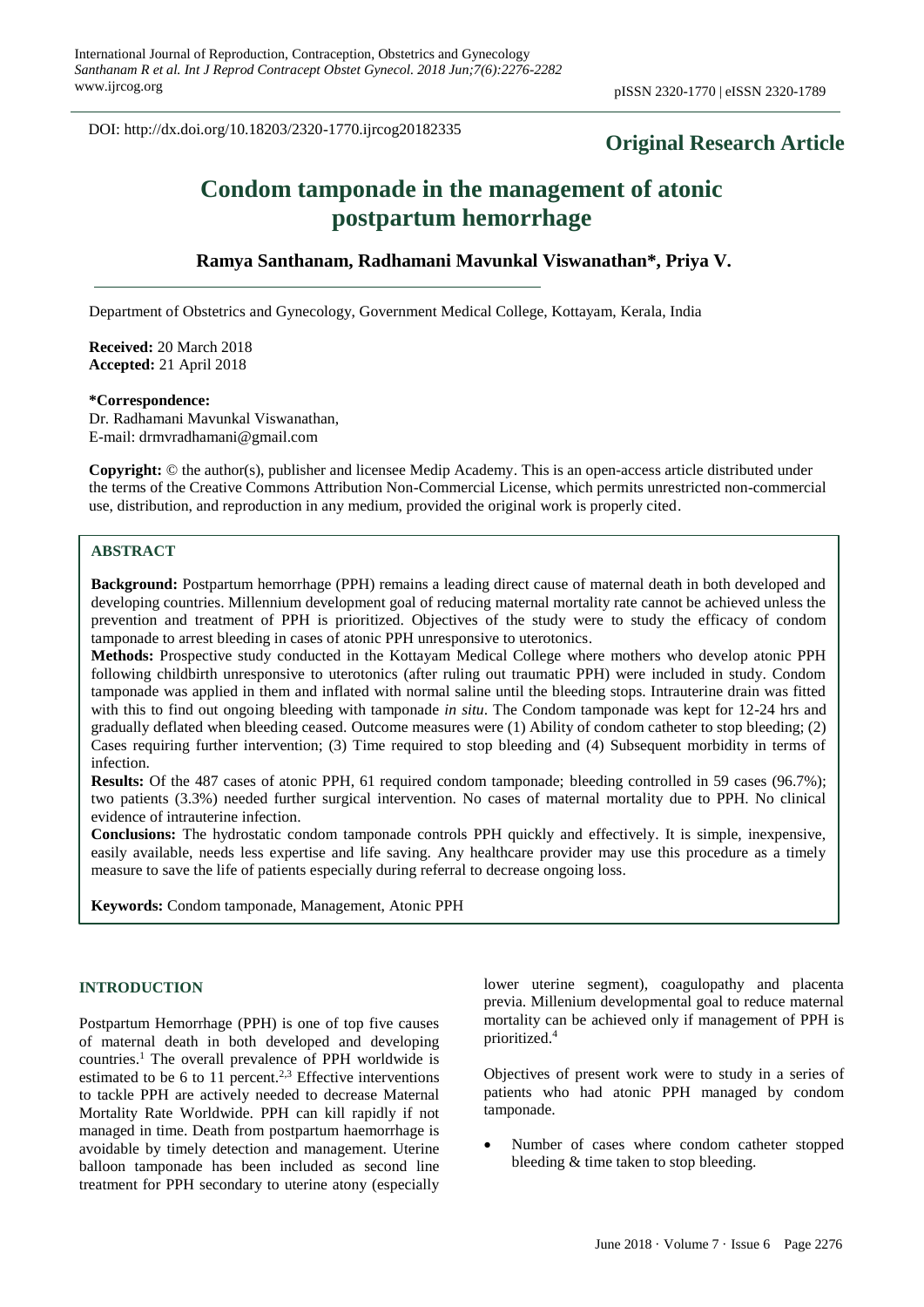- Number of cases where bleeding continued with condom *in situ* requiring further intervention.
- Subsequent morbidity in terms of severe infection despite use of prophylactic antibiotics.

# **METHODS**

This is a prospective descriptive study conducted in the Department of Obstetrics and Gynaecology, Medical College Hospital, Kottayam over a period of 15 months (August 2015-October 2016).

#### *Inclusion criteria*

Women who develop atonic postpartum hemorrhage not responding to uterotonics following normal vaginal delivery/ caesarean section.

#### *Exclusion criteria*

Exclusion criteria were obstetric hemorrhage <28 weeks of gestation; traumatic PPH; allergic to latex; acute uterine infection.

## *Sample size*

Calculated using the formula based on the study conducted by Rathore AM et al as follows<sup>5</sup>:

 $n=Z_{1-\alpha/2}^{2}P(Q)/d^{2}$ 

Z  $\alpha$  = 1.96 for  $\alpha$  at 5% level of significance; P= anticipated population proportion of factor under study; Q=1-P. D= relative precision  $(10\% \text{ of P})$ 

From literature  $P=0.94$  (proportion having Successful management of PPH from study conducted by Rathore AM et al $5$ 

 $n = 3.84x.94x.06 / (0.94x10/100)^2 = 25$ 

#### *Data management and analysis*

The data were entered in Microsoft excel and further statistical analysis was done using the software SPSS.

#### *Study procedure*

Hospital based prospective (descriptive) study conducted in patients who developed intractable atonic PPH not responding to conventional medical management were managed with condom tamponade. Conventional medical management was intravenous oxytocin infusion, 0.2 mg intramuscular ergometrine every 30 minutes for three doses if the uterus remained atonic; 800–1000 μg rectal misoprostol and intramuscular prostaglandin F2-α (250 μg every 15–90 minutes to maximum of 2 mg) as needed. When these measures failed, balloon tamponade using a condom catheter was applied. Condom tamponade consists of 2 condoms placed over end of Ryle's tube tied with silk to prevent leakage of water.<sup>6</sup> It also has got one more Ryles tube tied to condom tamponade complex which act as a drain placed in uterine cavity. In patients who had atonic PPH not responding to uterotonics, under aseptic precautions cervix anterior and posterior lips held with valsellum condom catheter is inserted transvaginally high into uterine cavity after ruling out traumatic PPH. Condom is inflated by connecting the other end of Ryle's tube to normal saline (250-300 ml) until the bleeding stops and uterus contracted. Vaginal packing was also inserted to prevent displacement of the condom tamponade. For women who delivered by caesarean, the condom tamponade was inserted either through the uterine incision (pushing the tip to the fundus and the drainage port through the cervix into the vagina) or transvaginally, and the balloon was inflated after the uterine incision was closed. Time taken to control bleeding noted. The uterine fundus was marked as a reference line from which any uterine distention was noted. Drain is placed inside uterine cavity to watch for further bleeding with condom insitu. Bladder continuously drained. Uterine contractility maintained by oxytocin drip for 6 hrs. Prophylactic antibiotics were administered intravenously (triple regimen Ampicillin 500mg every 6 hrs, Metronidazole 500 mg every 8 hrs, Gentamycin 80mg every 12 hrs). Pulse, arterial blood pressure, uterine fundal height, blood in the collection bag of the drainage channel, and the presence of any vaginal bleeding were noted every 30 minutes. Patient temperature was recorded every 4 hours and urinary output. Condom tamponade kept insitu for 12-24 hrs depending on the severity of initial blood loss. After the removal of the vaginal pack, the balloon was deflated slowly over approximately 50ml/ every 30 mins.



1=Condom tamponade; 2=Urobag connected to drain; 3=Drain;  $4=$ Condom.

**Figure 1: (A-D) Condom tamponade.**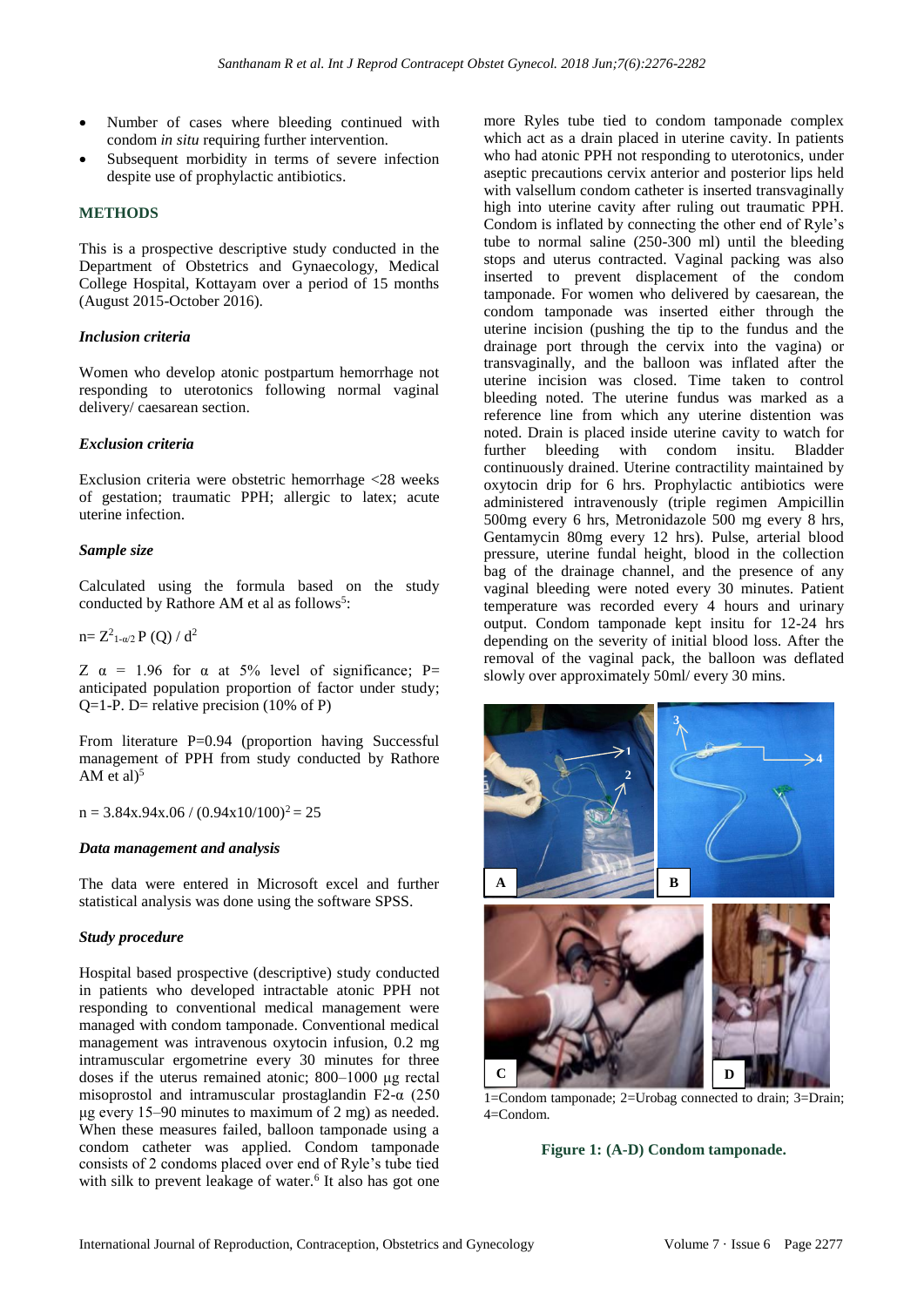If bleeding not controlled within 30 mins of insertion of condom catheter surgical intervention seeked. Failure of the condom tamponade was defined as the persistence of uterine bleeding after the tamponade was properly inflated for 30 minutes with the need for additional procedures to control the bleeding. The procedure was considered to be successful if uterine bleeding stopped or decreased with balloon inflation<sup>7</sup>.

#### **RESULTS**

In this study during the time period of 15 months (August 2015- October 16) there were total 5742 deliveries of which 487 mothers had postpartum haemorrhage (8.5% of total deliveries); of which 61 mothers had condom tamponade insertion (0.1% of total deliveries and 12.52% of postpartum haemorrhage). WHO estimates that out of 529,000 maternal deaths every year 136,000 or 25.7% take place in India where two third occur after delivery, PPH being most leading cause of death (29.6%).<sup>8</sup>

CRMD (Confidential Review of maternal deaths) in Kerala conducted by Kerala Federation of obstetrics and Gynaecology (KFOG) in the period of 2006-2009 reported that PPH remains the most common direct cause of death 131 deaths out of 676 were due to obstetric haemorrhage accounting for  $19.38\%$ .<sup>9</sup>

# *Maternal characteristics*

#### *Age*

Most of the patients come under the age group 20-29 years (67.2%). Only 1 patient was beyond 40 years (1.6%); mean age of the patients 27 years.



**Figure 2: Age distribution of the mothers.**

#### *Parity*

Among the 61 patients studied, 31 patients were multipara; accounting for 50.8% of the total patients. 4.9% grand multipara patients (who has delivered 5 or more infants). Median parity 2.

In our study among those who had PPH unresponsive to uterotonics 50.8% were multiparous mothers.



**Figure 3: Parity wise distribution of the patient.**

#### *Gestational age*

Among the 61 patients, 57 patients were in the gestational age ≥37 completed weeks contributing to 93.44%; only 4 mothers were preterm <37 weeks (6.56%).



# **Figure 4: Gestational age of the mothers at the time of parturition.**

#### *Induction of labour*

73.8% of those who had atonic PPH were induced (45 out of 61 patients). This indicates that PPH is the most common complication of induced labour. Brinsden and colleagues reviewed 3674 normal deliveries and found that the incidence of PPH was increased after induction of labour.<sup>10</sup> The study of Magann and colleagues suggested an OR of 1.5 (95% CI 1.2–1.7) for postpartum haemorrhage after induction of labor.<sup>11</sup>

#### **Table 1: Induction of labour.**

| <b>Induction</b> | <b>Frequency</b> | Percentage $(\% )$ |
|------------------|------------------|--------------------|
| <b>Present</b>   | 45               | 73.8               |
| Ni1              | 16               | 26.2               |

#### *Mode of delivery*

Most patients in whom condom tamponade was applied to control PPH had normal delivery (50.8%); 26 patients had instrumental delivery (42.6%); 4 patients had atonic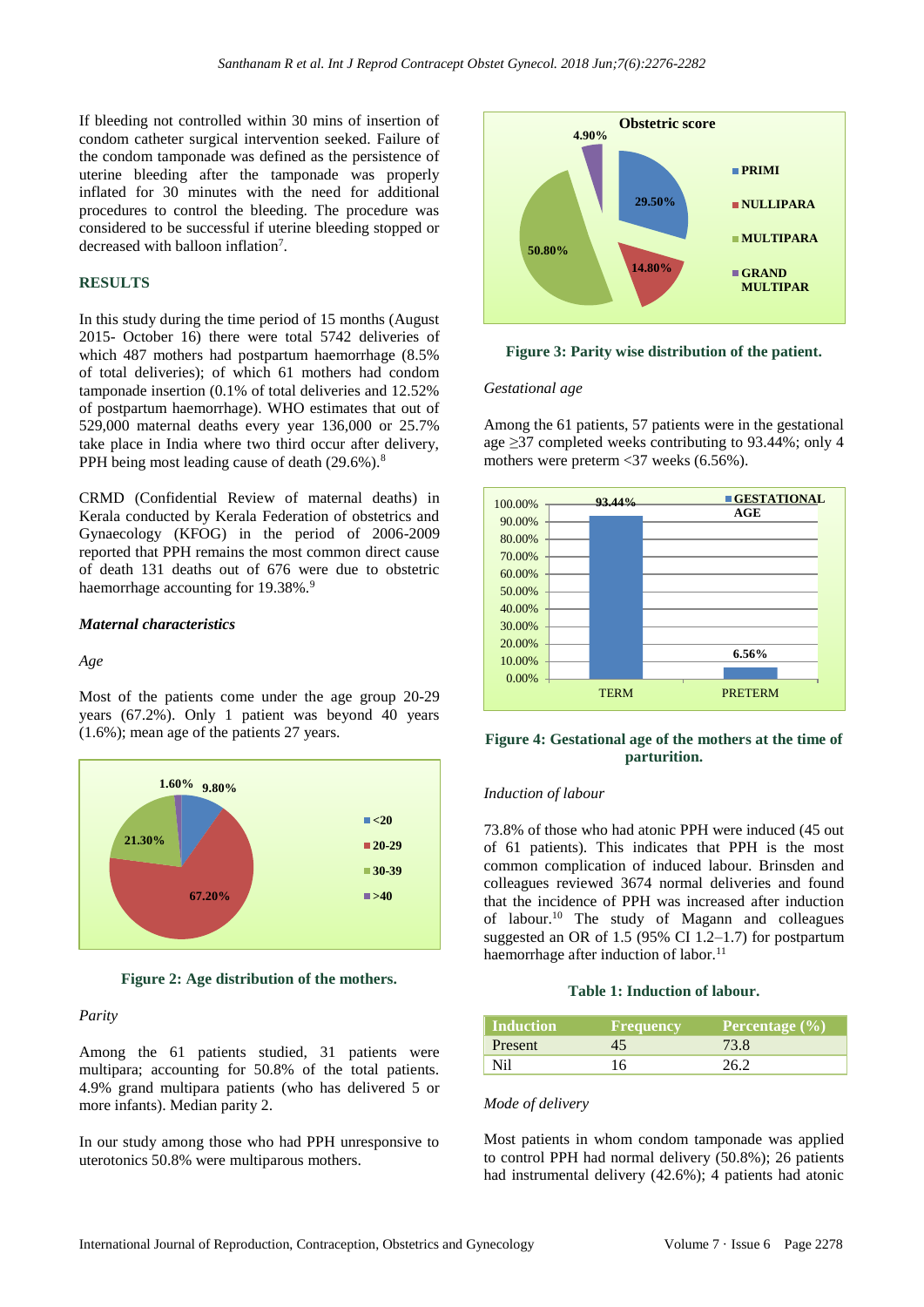PPH unresponsive to uterotonics following LSCS of which one had tamponade insertion abdominally, in whom caesarean was done for failed trial first degree CPD; tamponade successfully controlled bleeding.

Rest three patients had atonic PPH after 4 hrs of LSCS (average); condom tamponade was inserted vaginally and bleeding controlled. Indication for CS being previous CS in 2 out of 3 patients and failed induction in  $3<sup>rd</sup>$  patient.



**Figure 5: Mode of delivery.**

Instrumental deliveries were 26 of which 14 were for failure of secondary powers(vacuum) and 12 prophylactic to cut short second stage(8 were vacuum deliveries and 4 forceps deliveries) (in all these cases no traumatic PPH was found). Atonic PPH was controlled successfully with condom tamponade.

#### *Duration of labour*

Atonic PPH more common in patients who had prolonged labour. Cohen analyzed data from 4403 nulliparas and found an increase in PPH rate after prolonged second stage.<sup>12</sup> He attributed this to the increased need for midforceps delivery.



**Figure 6: Duration of labour.**

In our study duration of second stage of labour is taken into account; prolonged labour if second stage is  $> 2$ hours in primigravidas and >1 hour in multiparas. PPH was found to be on rising trend in those who had prolonged labour. Probable reason being uterine inertia.

## *Distribution of baby weight*

PPH was more common in mothers who delivered babies >3.5 KG accounting for 54.1% cases.

#### **Table 2: Distribution of baby weight.**

| <b>Baby Weight</b> | <b>Frequency</b> | Percentage $(\% )$ |
|--------------------|------------------|--------------------|
| $<2.5$ kg          |                  | 8.2                |
| $2.5 - 3.49$ kg    | 23               | 37.7               |
| $>3.5$ kg          | 33               | 54.1               |

#### *Severity of PPH*

PPH based on the amount of blood loss (based on gravimetric procedure), were classified into mild, moderate and severe.44.30% cases mild PPH; 50.80% were moderate PPH; 4.9% Severe PPH. Weight of soaked sponges and linen measured and is converted on ml/g basis as visual estimation of blood loss is proved to be underestimating the amount of loss.<sup>13</sup>



**Figure 7: Severity of PPH.**

#### *Shock*

Shock index (SI) is used to identify patient in shock. SI - HR / SBP. The normal value is 0.5–0.7. With significant haemorrhage, it increases to 0.9–1.1. The change in SI of an individual patient appears to correlate better in identifying early acute blood loss than the HR, SBP or diastolic blood pressure used in isolation. 54.1% cases had PPH associated with features of shock with a shock index  $>0.7$ .



**Figure 8: Shock.**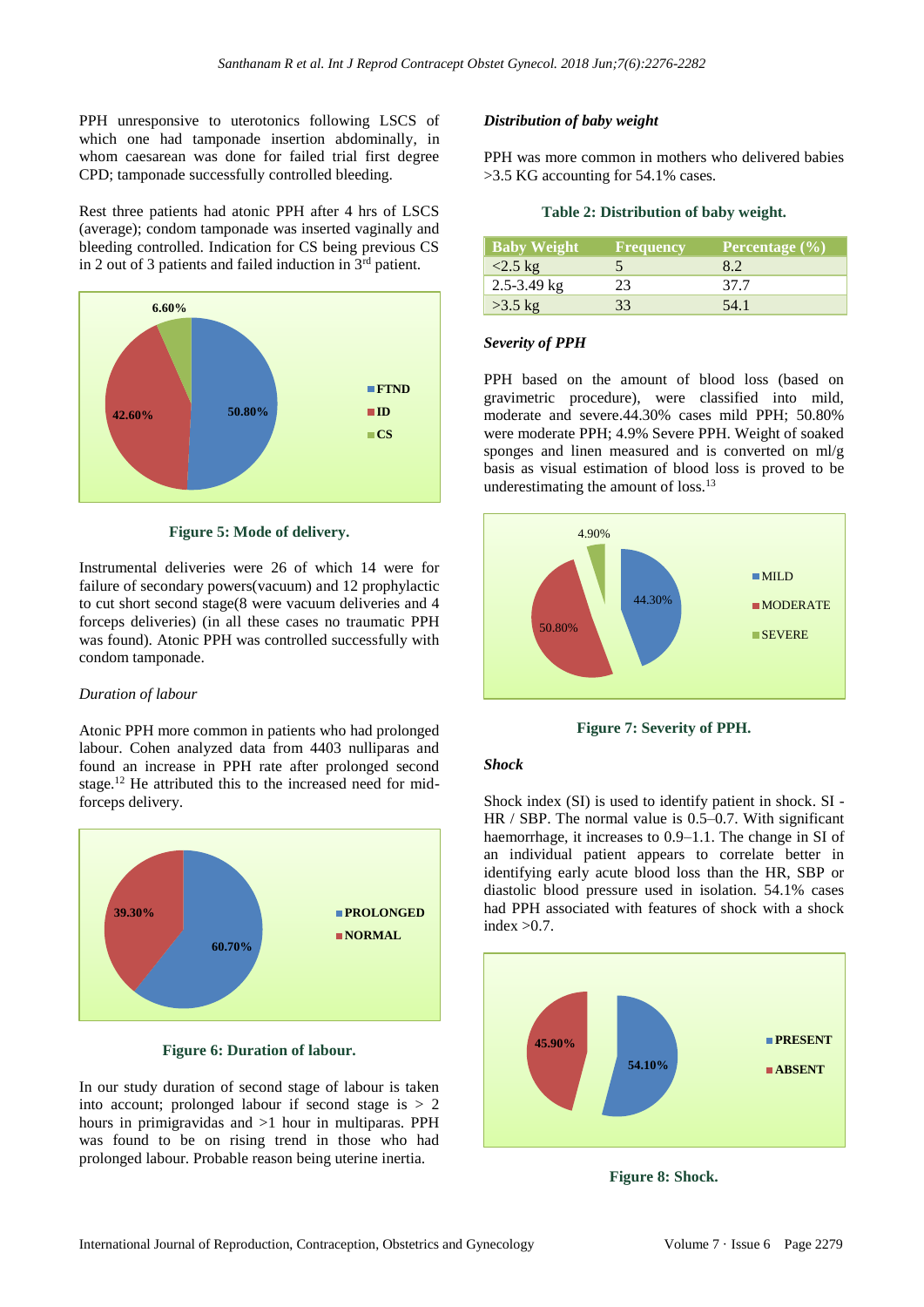# *Transfusion*

Blood transfusion given for 55.7 % cases in whom condom tamponade was put to control atonic PPH.



**Figure 9: Transfusion.**

# *Time to arrest bleeding*

In 80.3% cases bleeding got controlled within 15 mins of condom tamponade insertion; in 9 patients bleeding controlled within 15-30 minutes of insertion. In 3 cases bleeding persisted even after 30 minutes and surgical intervention done for 2 of the 3 cases (3.27); in the third patient bleeding was arrested 35 minutes after tamponade application (1.63%).

#### **Table 3: Time to arrest bleeding.**

| <b>Time</b> | <b>Number</b> | <b>Percentage</b> |
|-------------|---------------|-------------------|
| $<15$ min   | 49            | 80.3              |
| $15-30$ min |               | 14.8              |
| $>30$ min   |               | 4 Y               |

Condom tamponade was retained for a duration of 12-24 hrs in 96.7%.

#### *Bleeding per vaginum with tamponade in situ*

Among the patients who had atonic PPH unresponsive to uterotonics 96.7% cases bleeding *per vaginum* was effectively controlled after condom tamponade insertion.



| <b>BPV</b>   | <b>Number</b> | <b>Percentage</b> |
|--------------|---------------|-------------------|
| Arrested     |               |                   |
| Not arrested |               |                   |



**Figure 10: Need for surgical intervention.**

#### *Surgical intervention*

2 out of 61 patients were unresponsive for tamponade effect of condom tamponade in whom surgical intervention was done to control bleeding.

#### **DISCUSSION**

In this prospective study (condom tamponade in management of atonic PPH) on mothers who had atonic PPH unresponsive to uterotonics, condom tamponade successfully controlled bleeding in 59 (96.7%) of the 61 women. The condom tamponade was applied in all 61 cases of atonic PPH, including 57 cases after vaginal delivery and 4 after caesarean delivery. It successfully controlled PPH in 59 of 61 cases.

Regarding the secondary outcomes, no cases of maternal fever was found; blood transfusion for 34 cases (55.7%) and hysterectomy for 1 (1.63%) women.

The idea of using a condom as a balloon tamponade was first generated and evaluated in Bangladesh in 2001 by Akther<sup>14</sup> to fill a need and in response to the high cost of commercially available UBT devices.

In present study condom tamponade effectively controlled bleeding (unresponsive to uterotonics) in 96.7% cases. Only 2 out of 61 cases had continued bleeding despite use of condom tamponade. First case bleeding continued despite condom tamponade administration (even after 30 mins of applying tamponade) and hence laparotomy and surgical intervention was done (Bilateral Uterine Artery ligation and modified B-Lynch suture applied); second case was a referred case after delivery she had atonic PPH managed with uterotonics and was not responding hence was referred to our hospital ; condom tamponade was administered to her and she had shock index of 0.9 and bleeding was persisting despite condom application ; after stabilizing general condition she undergone surgical intervention to stop the ongoing bleeding; subtotal Hysterectomy was performed.

PPH a major composite of obstetric haemorrhage – is ubiquitous as it can kill even a healthy women within 2 hr, if unattended. <sup>15</sup> Although most can be treated successfully with conservative measures, such as medications, 10% of the women with PPH require major surgical interventions and even hysterectomy to save their lives. The recommendation is a step-wise approach to management of post-partum haemorrhage from less invasive therapies like uterine massage and uterotonic drugs to more invasive ones like arterial embolization, uterine compression sutures, uterine artery ligation and ultimately hysterectomy. Condom tamponade is an effective intermediate therapy option that can be implemented by frontline health workers with minimal training. Surgical procedures are invasive, involve laparotomy, requires expertise, associated with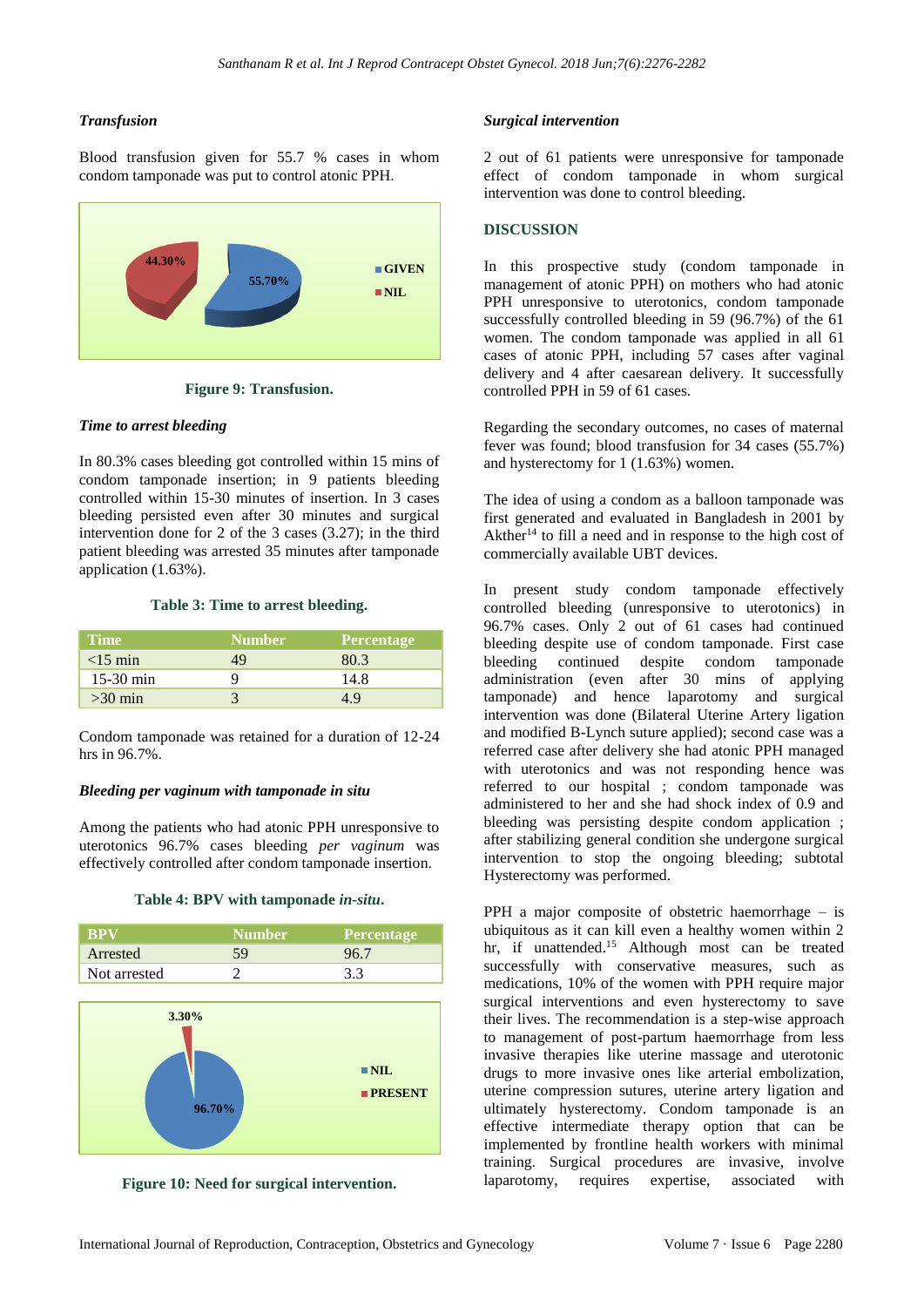significant morbidity and compromise future fertility. In contrast condom tamponade is simpler and handy alternative for arresting the bleeding; well recognised therapy in patients of intractable PPH, especially due to atony, coagulopathy and placenta accrete.

In our study it is observed that timely use of condom tamponade can reduce the maternal morbidity (need for laparotomy) and also maternal mortality. The 'golden first hour' is the time at which resuscitation must be commenced to ensure the best chance of survival. The probability of survival decreases sharply if the patient is not effectively resuscitated during the golden first hour of delivery. Condom tamponade is a quick, minimally invasive, easy procedure and life saving if carried out in time ;especially in settings where blood transfusion and surgical facilities may not be readily available. Multiple studies have suggested that many deaths and morbidity (organ failure, transfusion complications, thrombosis, ARDS, sepsis, anaemia, intensive care, and prolonged hospitalization) associated with PPH could be prevented with prompt recognition and more timely and adequate treatment.16-21

World Health Organization, the International Federation of Gynecology and Obstetrics, and the Royal College of Obstetricians and Gynaecologists all recommend a uterine balloon tamponade (UBT) if uterotonics and uterine massage fail to control bleeding.15,22,23 Undoubtedly, UBT is an effective treatment option for control of PPH and it has obtained satisfactory results particularly in the management of uterine atony. $2<sup>4</sup>$ 

Our study result is comparable to the following studies:

Rathore AM et al a prospective study in a tertiary hospital in India on 18 patients found that condom tamponade was 94% successful in controlling haemorrhage.<sup>5</sup>

Shaguftha Yasmeen Rather et al evaluated the success of condom tamponade in arresting intractable PPH on 26 cases and concluded that condom tamponade is simple, cheap & effective (success rate of 96.2%) alternative to manage a dreaded obstetric complication like PPH encountered frequently and to reduce maternal mortality &morbidity associated with PPH effectively.<sup>25</sup>

Shivker et al conducted a study at tertiary care facility in India to evaluate the efficacy of condom tamponade on 73 patients with intractable PPH; concluded condom tamponade was successful in controlling PPH in 68/73 patients (93.2%).<sup>26</sup>

Asmita et al conducted a prospective study in tertiary care hospital in India to study the efficacy and complications of condom tamponade in non traumatic PPH on18 patients; Concluded that condom catheter is effective in controlling non traumatic PPH in 94% cases. It is effective, simple to use especially in low resource settings.<sup>27</sup>

Tort et al conducted a randomized controlled trial to test the effectiveness of intrauterine balloon tamponade with condom catheter in severe PPH management. Study included women presenting with PPH refractory to first line management after a vaginal delivery. Outcomes measured were feasibility of recruitment, acceptability of condom catheter by clinicians, its impact on organizing care, its tolerance among women. Concluded that intrauterine condom tamponade is accepted by health staff and the use of this is well tolerated by women in low resource countries.<sup>28</sup>

From this study we can state that condom tamponade saves both time and money with positive results in approximately 96.7% cases. To conclude condom tamponade is cheap, safe, easily available, needs less expertise, life saving, less time consuming and effective if intervened in time. Especially in low resourse settings can be used to control ongoing bleeding at times of referral.

# **ACKNOWLEDGMENTS**

Authors express their sincere gratitude to Head of the Department Dr. T.J. Cicily, Dr. Radhamani M.V., Dr. Priya V. for supporting through this study.

*Funding: No funding sources Conflict of interest: None declared Ethical approval: Not required*

# **REFERENCES**

- 1. Mousa, Hatem A, Alfirevic Z. Treatment for primary postpartum haemorrhage. Cochrane database syst Rev 1;2003.
- 2. Carroli G, Cuesta C, Abalos E, Gulmezoglu AM. Epidemiology of postpartum haemorrhage: a systematic review. Best Pract Res Clin Obstet Gynaecol. 2008;22(6):999-1012.
- 3. Calvert C, Thomas SL, Ronsmans C, Wagner KS, Adler AJ, Filippi V. Identifying regional variation in the prevalence of postpartum haemorrhage: a systematic review and meta-analysis. PLoS One. 2012;7(7):e41114.
- 4. WHO recommendations for the prevention of postpartum haemorrhage. Geneva, World Health Organization, 2007 http://whqlibdoc.who.int/hq/2007/WHO\_MPS\_07.06 \_eng.pdf. Accessed 4 May 2009.
- 5. Rathore AM, Gupta S, Manaktala U, Gupta S, Dubey C, Khan M. Uterine tamponade using condom catheter balloon in the management of non-traumatic postpartum hemorrhage. J Obstet Gynaecol Res. 2012;38(9):1162-7.
- 6. Kandeel M, Sanad Z, Ellakwa H, El Halaby A, Rezk M, Saif I. Management of postpartum hemorrhage with intrauterine balloon tamponade using a condom catheter in an Egyptian setting. Int J Gynaecol Obstet. 2016;135(3):272-5.